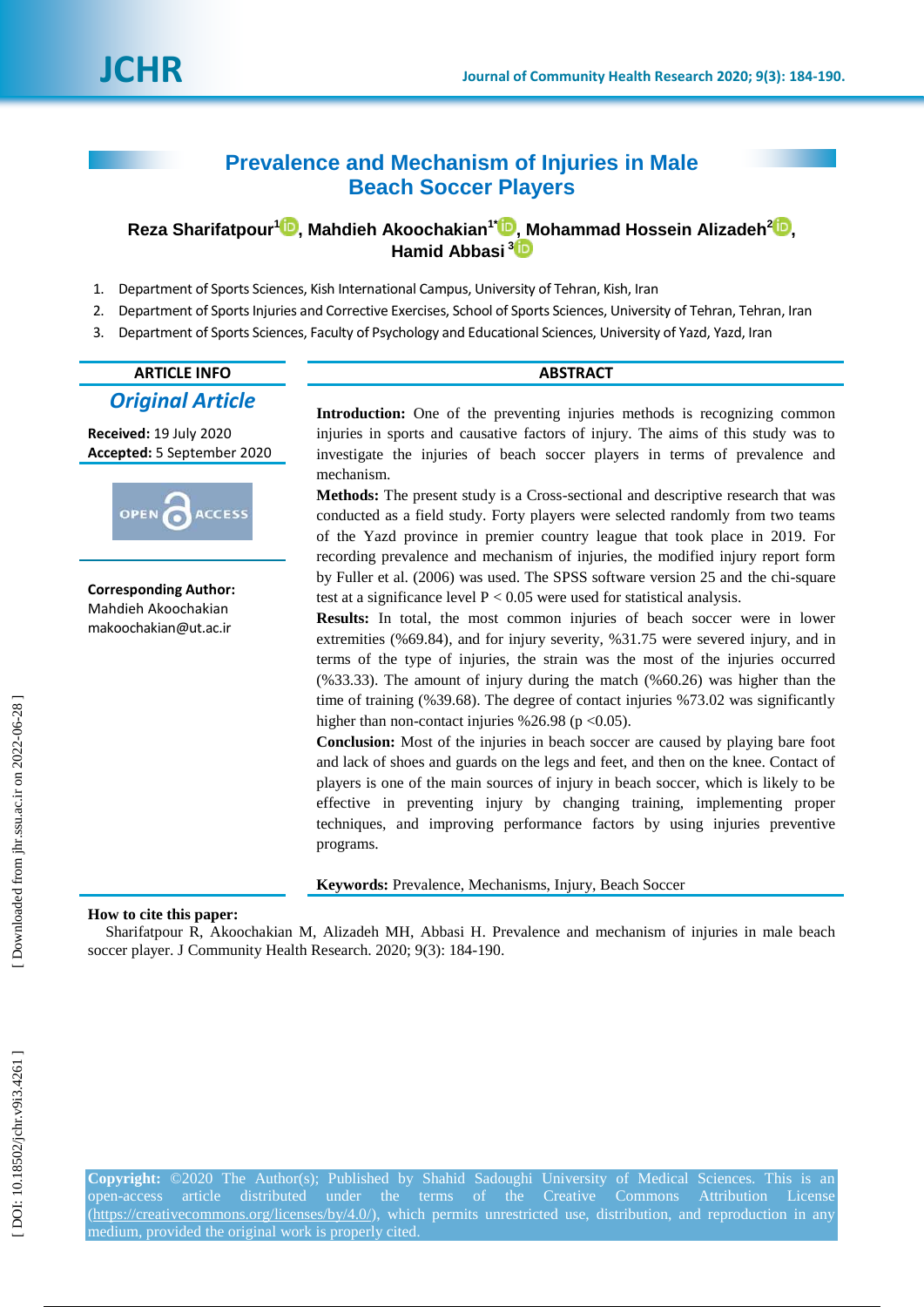# **Introduction**

Beach soccer is derived from soccer but the different technical and legal features which lead to beautifu l and acrobatic movements that make it aggressive, full contact, attractive , and most popular in the world (1).

This sport has grown very fast since 1992, with its popularity now spreading to more than 130 countries. The reason for this popularity can be found in the fact that beach soccer is a fun sport that is suitable for young and old players, and the men and women, professionals , and amateurs players were enjoyed. This new game by different and exciting movement is more attractive for people (2).

Beach soccer, the same as soccer, is a contact sport that requires physical skills, physical, technical and tactical attributes that the incidence of injury in the sport has increased (1). One of the most important factors that determine the longevity of active sport age is the number of the injuries of each player.

One of the most important injury prevention factors that can be mentioned are exercises that help improve exercise-related performance and prevent them from injuries . But some of these exercises are also associated with injury itself, and finding exercises that increase the ability of the athlete to be less likely to be injured or unsafe is one of the major concerns of the athletes and their coaches (3).

In the literature soccer and futsal, and their movements and injurious factors are well researched, but little studies have been done on beach soccer (4). Beach soccer, is branched of soccer, but it is technically and time of playing close to futsal, and in terms of the surface of the playing field and sand features, it makes it a unique discipline . Lake of foot covering and shin guards should be added to these factors (4).

In this sport, players are not allowed to wear shoes, but it is possible to use wrist bandages around the ankle, foot , and wearing glasses to protect them. Thus, naturally , it must involve different types of injuries with different mechanisms.

Due to the wide incidence of injuries, teams have to pay any costs to restore the injured athlete to a proper state of health. Moreover, in some injuries , the individual may need to rest for more than a month in order to recover and this wasted time are not economical in professional soccer. Study and analysis of the incidence of injuries and risk factors for health is the foundation of prevention plans (5). It has thus been discussed as a necessity in medical congresses that athletes must become more familiar with the causes and mechanisms of injuries, especially young athletes who are more exposed to injuries due to their physical, motor, and psychological characteristics (6).

Injuries not only threaten the health of the players but also waste millions of dollars annually from countries. Statistically, in the studies of soccer, prevalence rates were estimated at 1.5 to 2 acute injuries per 1000 hours of training or competition, and in Europe, it is estimated that there will be 32,000,000 injuries a year, which will cost approximately 250 to 400 million euros ( 7). In Iran , there is little statistical reporting of the exact prevalence of injury and risk factors and time lost in beach soccer which t h ere are only two studies, one on women soccer players (1) and the other conducted by our research group on data from over 6 years ago male players in Yazd province teams. There is a national league (4) that has undergone changes in rules and regulations, including ball, during this period, as well as the level of players' play, and the level of skill and technique and tactics of beach soccer has improved significantly internationally. The foreign studie s reported an overall prevalence of injury to all beach sports in Asian, Japan , and Spain competitions (8, 9, 10).

# **Methods**

This study is a Cross -sectional and descriptive study and part of a RCT study (IRCT20180827040887N2), for indicating the prevalence and mechanism of injury in beach soccer players. Subjects were selected from 2 teams who are currently in the Premier League of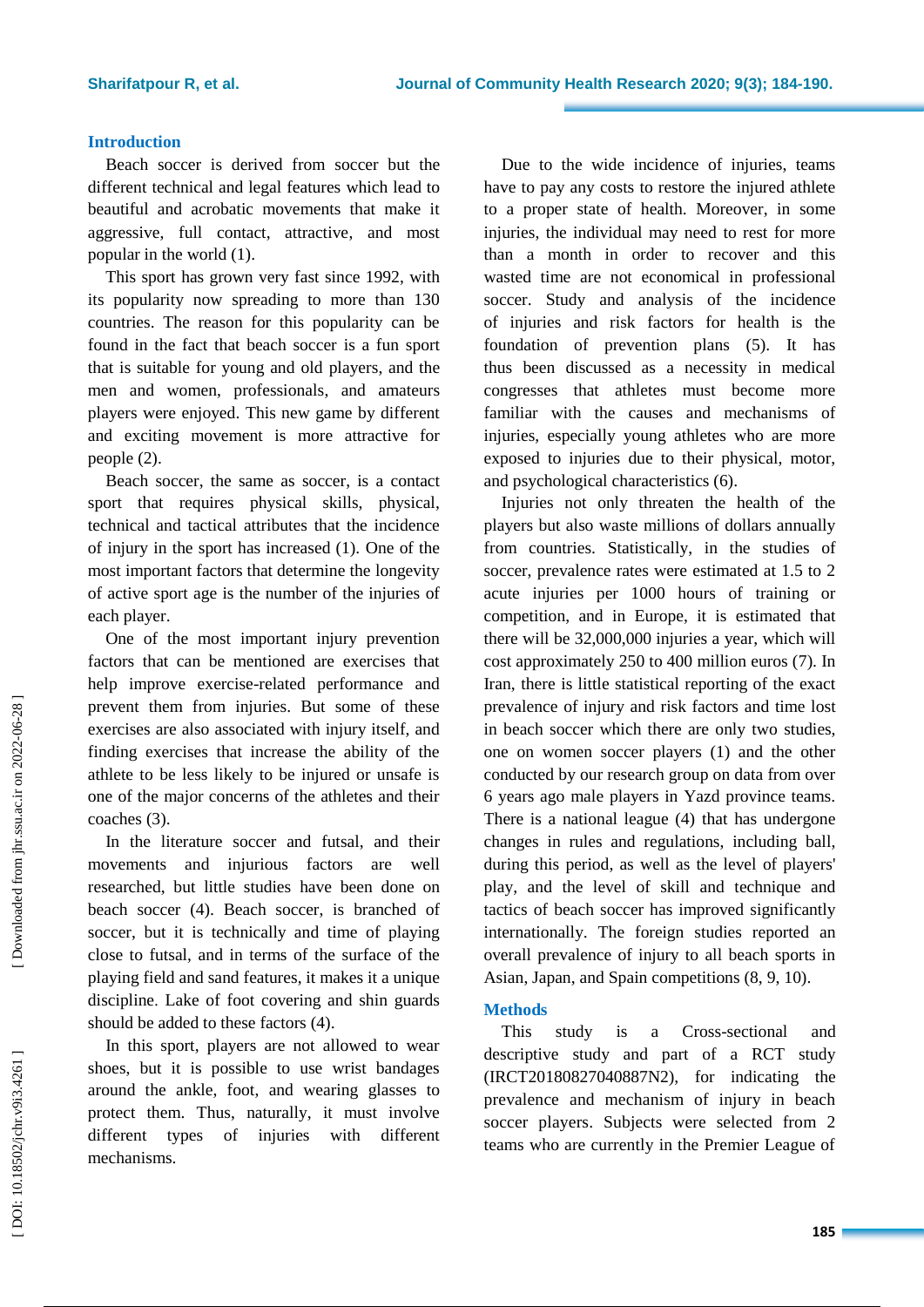the country  $(n = 40)$ . For recording prevalence and mechanism of injuries, the modified injury report form by Fuller et al. (2006) was used (11). The questionnaire measured the type of injury, injury time, cause of injury , injured part , and injury mechanism. Time of injuries in the match was indicated in 4 periods of the game: first half, second half, third half, and or in extra time. The time to return to play was recorded in four different periods: in less than 8 days, more than 8 days, less than 30 days, and return to play more than 30 days after injury. Twenty -two types of injuries were studied which related to other factors, such as whether the injury was a recurrence, the cause of the injury, whether it was the impact of crash and contact with the other player or a ball, or it was without contact. In the demographic part of the questionnaire, such as age, height, weight, play post, dominant limbs , and history of the previous injury were recorded. The questionnaires were completed through face to face interviews and with the help of doctors and team coaches.

For statistical analysis , we used descriptive statistics such as mean, standard deviation, frequency and percent, and statistical test such as

Chi square test  $(\chi^2)$  to calculating the injury prevalence. The significance level of the tests was P < 0.05 by using the SPSS -25 software.

### **Result** s

A number of 40 players currently in the premier league country were selected as samples. The mean age of subjects was  $22.6 \pm 3.8$  years, their mean weight was  $73.5 \pm 10.2$  kg, mean height was 179.1  $\pm$  4.7 cm, the mean playing history was  $4.3 \pm 1.9$  and average attendance in the national team was  $2.4 \pm 1.9$  years. In the last year, a total of 63 injuries were observed in 22 games. The results of this study showed that the injury rate was 57.3 per 1000 hours of the match and 33.9 injuries per 1000 hours of training, that the most injuries were in the lower extremity injuries ( %69 .84) which foot and toes ( %33 .33), followed by in the knee ( %16.83) then the lumbar, sacrum, and pelvic parts were ( %14 .29 ). The injuries in anatomical regions report in Table 1 .

The most common type of injury repetitively was, strain (%42.86), sprain (%23 .81), then contusions, concussion , and hematoma (%19.05) (Table 2).

| <b>Anatomical regions</b> | N  | $\%$  |
|---------------------------|----|-------|
| Neck/cervical spine       |    | 1.59  |
| Shoulder/clavicular       | 3  | 4.76  |
| Lower back/pelvis/sacrum  | 9  | 14.29 |
| spine/Disc                |    | 1.59  |
| Elbow/forearm             |    | 1.59  |
| Hand/Wrist/finger/thumb   | 3  | 4.76  |
| finger/thumb              |    | 1.59  |
| Hip/groin                 | 5  | 7.94  |
| Knee                      | 11 | 17.46 |
| Ankle                     | 7  | 11.11 |
| Foot/toe                  | 21 | 33.33 |
| Total                     | 63 | 100   |

#### **Table 1.** Descriptive of Injuries in anatomical regions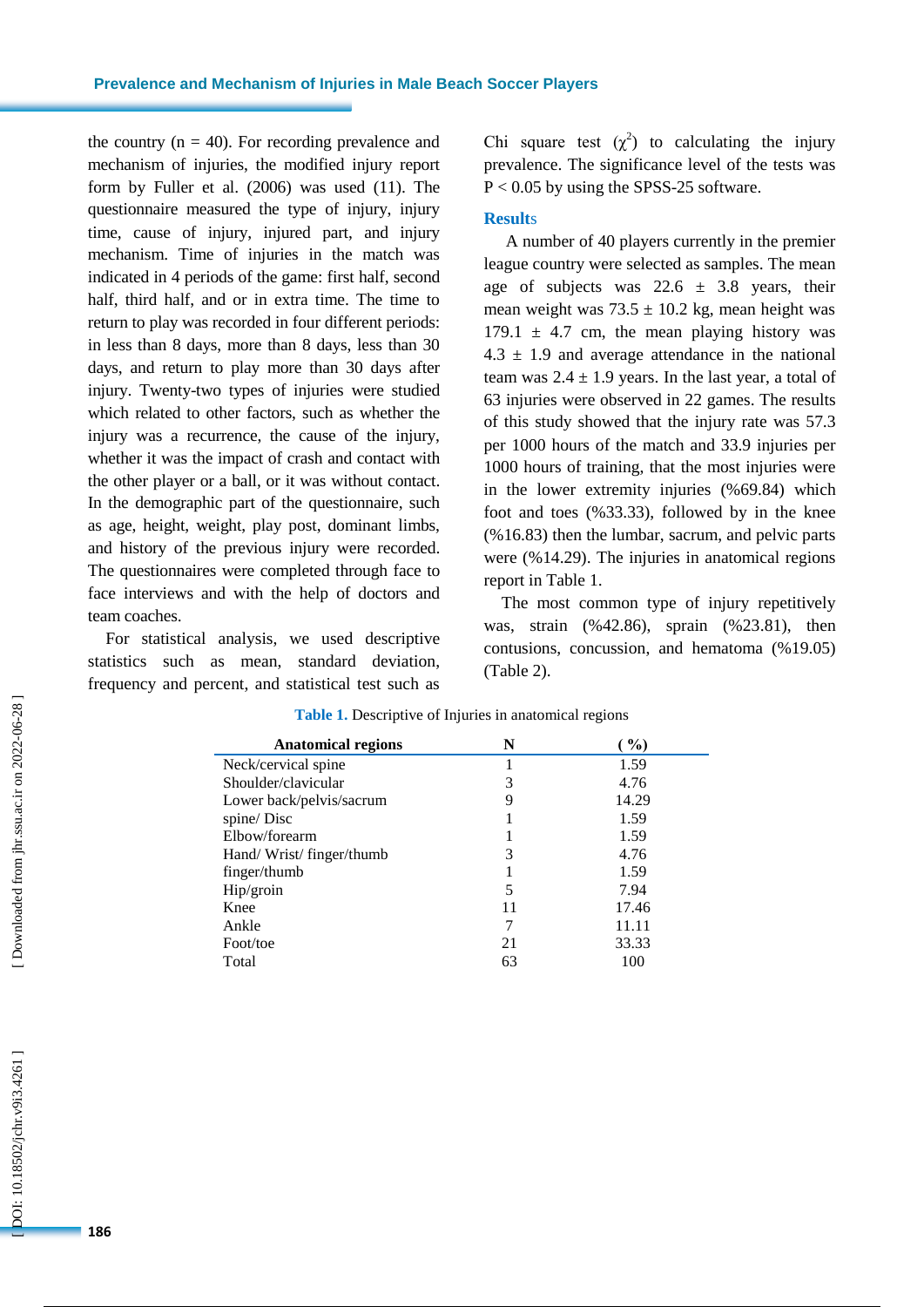| Type of injury                     | N                           | $\%$  |
|------------------------------------|-----------------------------|-------|
| Fracture                           | $\mathcal{D}_{\mathcal{L}}$ | 3.17  |
| Dislocation/subluxation            |                             | 6.35  |
| Sprain/ligament injury Muscle tear | 15                          | 23.81 |
| bursitis/strain                    | 27                          | 42.86 |
| Hematoma/contusion/bruise          | 12                          | 19.05 |
| Laceration                         | 3                           | 4.76  |
| Total                              | 63                          | 100   |

**Table 2.** Descriptive of Injuries types

In terms of the type of tissue injuries , tendons ( %42 .86) and then ligaments ( %23 .81), and muscles %14.29 were the most common type of tissue injury.

The results showed that the amount of injury during the match ( %68.32) was higher than the time of training ( %31.68), which was the highest in the first half ( %47 . 37) and in the second half ( %21.05) had the lowest percentage of injury. The incidence of injury in outside home games (%68.42) was higher than inside house injury (%31.58). For the incidence of injury in different

game results, most injuries occurred in the match which the team won the game (%60.53). The most of the injury happened at the early of the season (%49.21) than in the late of the season (%34.92) and the rest in the mid -season %15.8 7 .

In this study, the return time to play was %31.75 of the players injured within 8 to 21 days, that means the injury was severe, followed by %26.98 of the players over 21 days (very severe) and %23.81 of players in 5 to 7 days (average) and %17.46 of injured players returned to the game in less than 4 days (mild) (Table 3).

**Table 3.** The severity of injury in terms of time to return to play among the players

| severity of injury | $\%$  | return to play   |
|--------------------|-------|------------------|
| mild               | 17.46 | less than 4 days |
| average            | 23.81 | 5 to 7 days      |
| severe             | 31.75 | 8 to 21 days     |
| very severe        | 26.98 | over 21 days     |

The dominant leg was %71 .74 , and significantly more than the non-dominant leg, %28.26.

In terms of the role of the players in beach soccer , the defenders were %42.5 as a higher and goalkeepers were %20 as lower injured in different posts .

For the mechanism of injury, results showed that %77.5 of cases were acute and %22.5 were chronic. The contact injuries ( % 7 3 .02 ) were higher than non -contact injuries ( %29.62 ). In non -contact injuries, inappropriate technique %23.81 and over training accounted for 3.17 percent.

# **Discussion**

The study aimed to investigate injuries of beach soccer players in terms of prevalence and mechanism, which was studied on 40 subjects from two professional teams in the Premier League in a season. In total, most injuries of beach soccer are in the leg, foot and toe region, which also reported in former studies ( 1, 1 0), which may be due to the lack of foot cover s and shin guard s, due to the rules of this sport .

This study showed the main reason for injury was in contact with the other player (%26.98), these results were different from the previous study ( 1 ). The cause of this discrepancy might be in gender differences and also the level of players and level of matches.

The literature has been reported the highest prevalence of injuries in the knee and ankle of football players (12 - 15). However, in beach soccer, feet and toes and then knee have the most prevalence of injuries respectively, which this difference can be due to the sandy field specifications. Many of the ankle and knee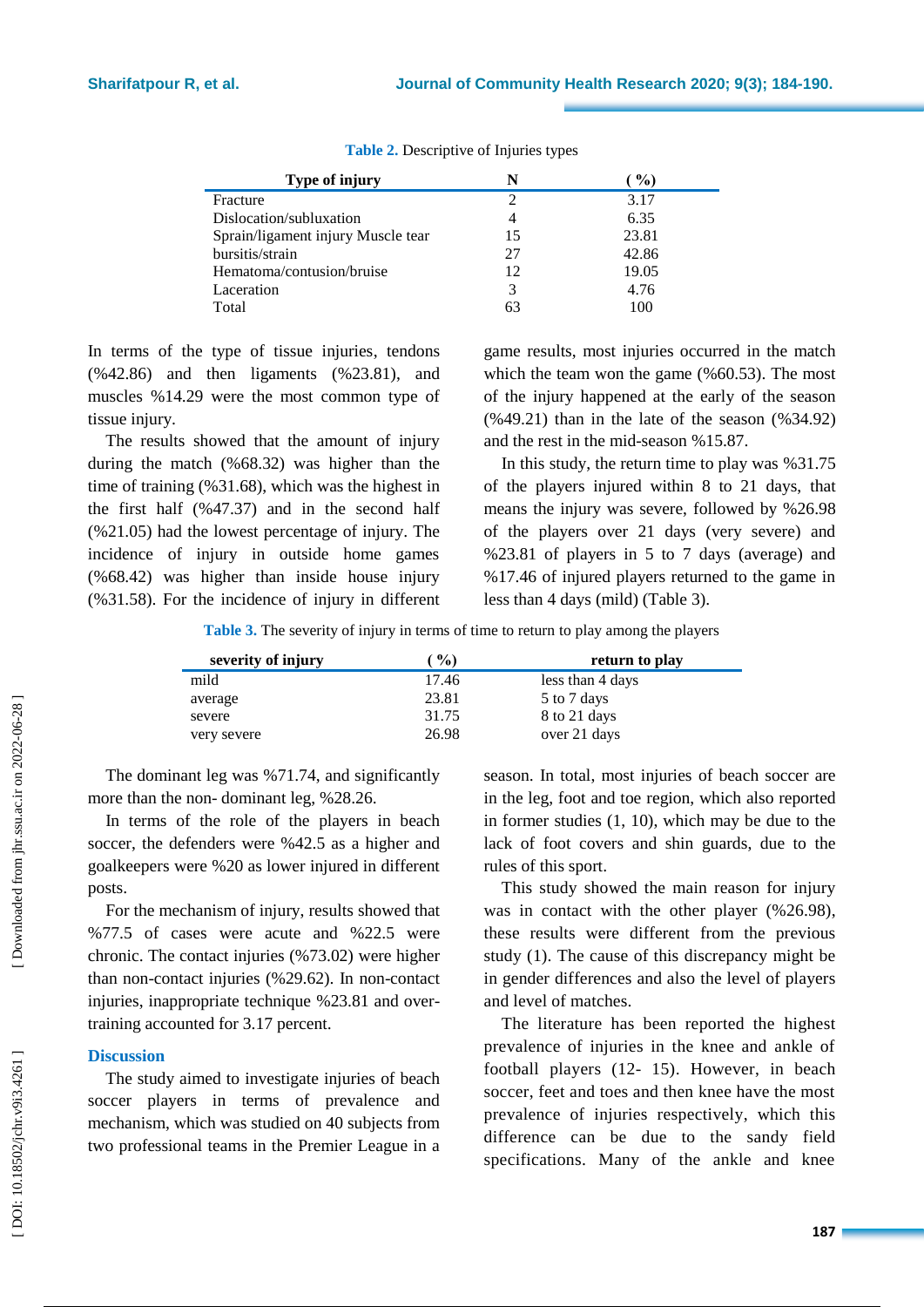injuries occur due to landing on hard surface, or in some of them fixing the lower leg by shoes or cleats and rotating the upper leg. In the sandy field due to the soft surface , stuck and immovable foot in the sand and also imbalance landing and during shooting and contact with the opponent player, are a causality of injuries for the feet, toes , and knees. On the other hand, the unstable landing of players on this soft and changeable ground may increase the risk of lower extremity vulnerability, especially at the ankle and knee (16 -18).

In this study, strain, followed by the sprain and then bruising, hematoma , and contusion were the most common types of injury. Haghighi and et.al. Also reported the same results (1). Also, in the soccer studies, the highest prevalence of injuries was reported for a contusion (5, 13, 19), which seems to be expected due to the nature of t his kind of contact sports . But in the present study, strain , and sprain had the most prevalence of injuries, which can be attributed to the difference in techniques and how they were executed by the men's beach soccer players. Also, the type of exercise can be involved in accruing injuries.

Results showed most of the injuries happened on the dominant limb ( % 7 1 .74), which is in line with previous studies ( 1). Also , there are a few similar reports in soccer (13, 14, 19, 20). However, Hawkins and Fuller (1999) also proved that injuries in the dominant body are significantly higher than the non -dominant limbs (13). It could be due to the use of the dominant leg more than the non -dominant foot in movements such as shooting, dribbling, and other clashing in the ground. Also , it has been reported that in the dominant leg the ratio of muscle strength in the hamstrings to quadriceps is lower than the non -dominant leg (20, 21), although muscle strength was not the objectives of this study, but maybe this disproportion of strength is one of the causes of more injuries in the dominant limb. The players repeatedly shoot, pass , and dribble, by the dominant leg, and this can be changed the ratio of hamstring muscle strength to quadriceps ( 2 1).

The results showed forward players and back defenders experienced more injuries, which could be due to the more contact of forward and back defender players in beach soccer. In women , beach soccer reported more injuries of the goalkeepers than the other posts (1).

The level of the game and player could be a reason for changing the prevalence of injuries, in comparison to the present study and a previous study by our research group (4) on a lower level player, the prevalence of injuries is different (cf. 4). Therefore, we suggest restudying the prevalence of injuries at least every 4 to 6 years or by changing the level of players and the games.

In terms of the mechanism of injuries, the contact injuries are more than the non -contact injuries, which was in consistent with the previous study (1), the s e results are according to a study of the American Committee of health and medical Sports about Young Football Players ( 7 ) and also proved by Hawkins and Fuller's study (13). However, it should be noted that beach soccer similar to soccer is a contact sport and the number of clashes is high, and this can be due to the high prevalence of contact injuries in this kind of sport (13, 22, 23).

This study was part of a RCT study and the sample size was small for an epidemiologic study, but the subjects were professional and elite player s and most of them were in the world cup level. For this kind of subjects, collecting data is not easy due to some teams' and clubs' confidential policy. The prevalence of injuries in beach soccer have been studied rarely and there is not enough information. The present study in the field of beach soccer, could be mentioned as a prominent feature and strength of this study. However, due to limited access to the subjects, this study was conducted with a small sample size, which is one of the weaknesses of the present study.

#### **Conclusion**

Overall it can be concluded that most of the injuries experienced in this field of sport are due to lack of feet covering and shin guards. Beach soccer is a contact sport and these contacts are the main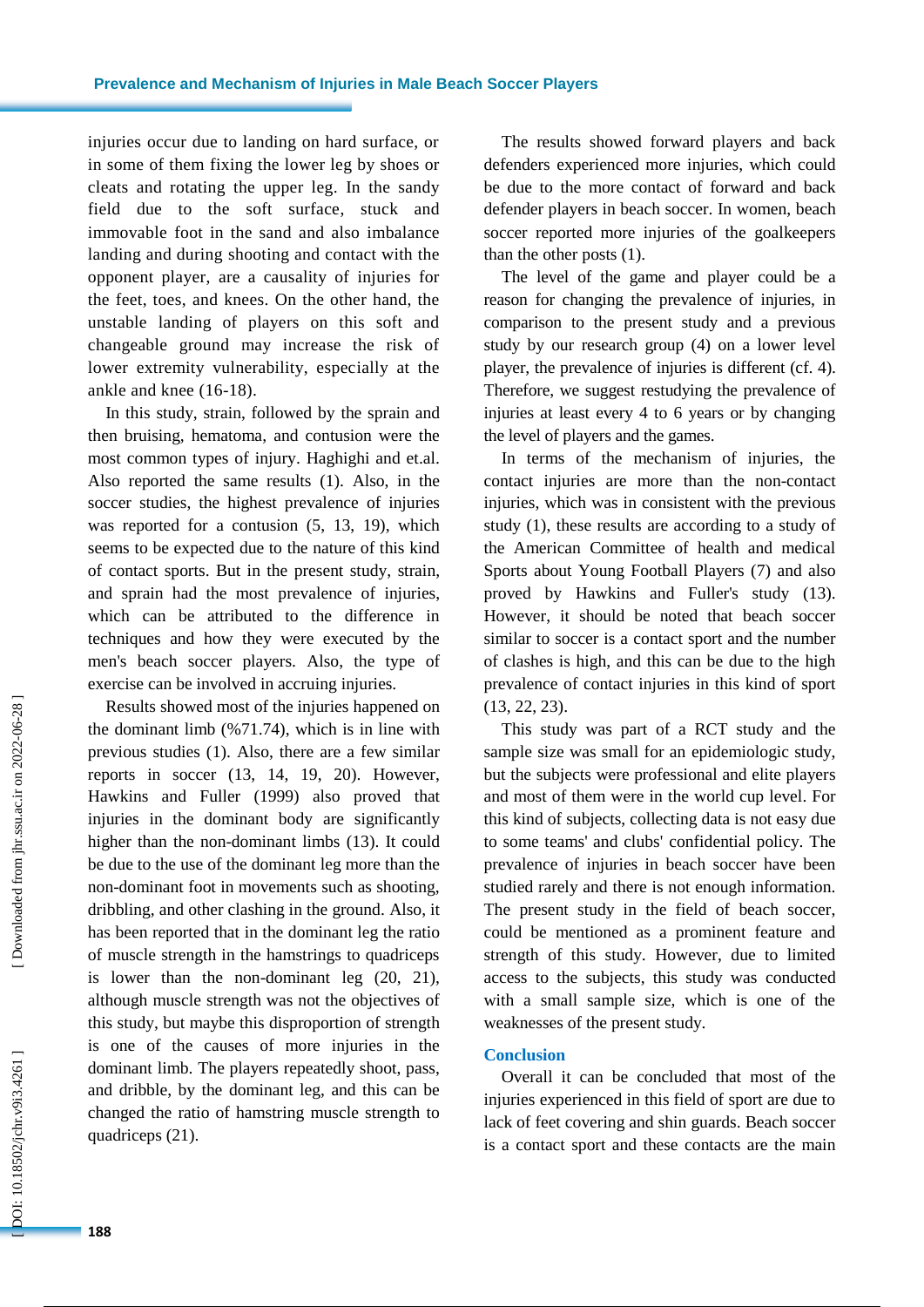cause of injury in beach soccer, which is likely to be effective in preventing injury by changing training, implementing proper techniques, and improving performance factors by using injuries preventive programs.

# **Conflict of interest**

This article is taken from part of the Ph .D thesis related to sport s injuries and Corrective Exercises of [University of Tehran](https://kish.ut.ac.ir/en/-/persian-language-short-term-training-program-at-the-university-of-tehran-kish-international-campus) -Kish International [Campus](https://kish.ut.ac.ir/en/-/persian-language-short-term-training-program-at-the-university-of-tehran-kish-international-campus) and holds an ethical code number i.e.

#### IR.YAZD.REC.1398.009 .

#### **Author Contribution**

R.Sh. and H.A. performed the measurements, M.A, M.H.A, and H.A. were involved in planning and supervised the work. R.Sh, M.A, and H.A. processed the experimental data, performed the analysis, drafted the manuscript and designed the figures. All authors aided in interpreting the results and worked on the manuscript discussed the results and commented on the manuscript .

### **References**

- 1.Haghighi M, Zamanian F and Zameni L. Incidence and Mechanisms of Injuries in Female Beach Soccer Players. Annals of Biological Research. 2012; 3(7): 3508 -3512.
- 2. Beachsoccer. Available from: https://resources.fifa.com/image/upload/beach-soccer-coaching-manual.pdf?cloudid= ml3wwdbpcjak2qhfpsjh .
- 3 .Olsen LA, Scanlan M, Mackay S, et al. Strategies for Prevention of Soccer Related Injuries: A Systematic Review. British Journal of Sports Medicine . 2004; 38(1): 89 -94.
- 4 .Sharifatpour R, Abbasi H, Ebadi Asl H. The Prevalence and Mechanisms of Injuries in Male Professional Beach Soccer Players in Yazd province. Journal of Advanced Pharmacy Education & Research [JAPER]. 2018; 8(S2).
- 5 .Chan KM, Fu F, Leung L. Sports Injuries Survey on University Student in Hong Kong. British Journal of Sports Medicine. 1984; 18(3): 195-202.
- 6 .Roi GS, Nanni G, Tavana R, et al. Prevalence of Anterior Cruciate Ligament Reconstructions in Professional Soccer Players. Sport Science for Health. 2006; 1(3): 118 - 121.
- 7 .Gharakhanlou R, Daneshmandi, H, Alizadeh, MH. Prevention and Treatment of Sports Injuries. Tehran, Samt, 6th Edition. 2010; 389 -91. [Persian]
- 8 .Al -Shaqsi S, Al -Kashmiri A, Al -Risi A, et al. Sports Injuries and Illnesses During the Second Asian Beach Games. British Journal of Sports Medicine. 2012; 46(11) : 780 -787.
- 9 .Shimakawa T, Shimakawa Y, Kawasoe Y, et al. Beach Soccer Injuries During the Japanese National Championships. Orthopaedic Journal of Sports Medicine. 2016; 4(1): e2325967115625636.
- 10 . Gámez J, Montaner AM, Alcántara E, et al. Epidemiology of Beach Volleyball and Beach Soccer. Selección. 2006; 15(1): 22 - 27.
- 11 . Fuller CW, Ekstrand J, Junge A, et al. Consensus Statement on Injury Definitions and Data Collection Procedures in Studies of Football (Soccer) Injuries. Scandinavian Journal of Medicine & Science in Sports. 2006; 16(2): 83-92.
- 12. Giza E, Mithofer K, Farrell L, et al. Injuries in Women's Professional Soccer. British Journal of Sports Medicine. 2005; 39(4): 212 -216.
- 13 . Howkins R, Fuller C.W. A Prospective Epidemiological Study of Injuries in Four English Professional Football Clubs. British Journal of Sports Medicine. 1999; 33(3): 196 -203.
- 14 . Rahnama N, Bambaeichi E, Nazarian AB, et al. Incidence and Causes of Acute Injuries in Collegiate Soccer Players. Olympic. 2007; 15(2): 39 -47 . [Persian]
- 15 . Soderman K, Pietila T, Alfredson H, et al. Anterior Cruciate Ligament Injuries in Young Females Playing Soccer at Senior Levels. Scandinavia Journal of Medicine Science in Sports. 2002; 12(2) : 65 -68.
- 16 . Soltandoost Nari SM, Ebrahimi Atri A, Khoshraftar Yazdi N. Effect of FIFA 11+ Injury Prevention Program on Anterior Knee Shear Force in Teenage Male Soccer Players. Scientific Journal of Rehabilitation Medicine. 2017; 6(1): 1 -9. [Persian]
- 17 . Pappas E, Nightingale EJ, Simic M, et al. Do Exercises Used in Injury Prevention Programs Modify Cutting Task Biomechanics? A Systematic Review with Meta -Analysis. British Journal of Sports Medicine. 2015; 49(10): 673 -80.
- 18 . Wesley CA, Aronson PA, Docherty CL. Lower Extremity Landing Biomechanics in Both Sexes after a Functional Exercise Protocol. Journal of Athletic Training. 2015; 50(9): 914-920.